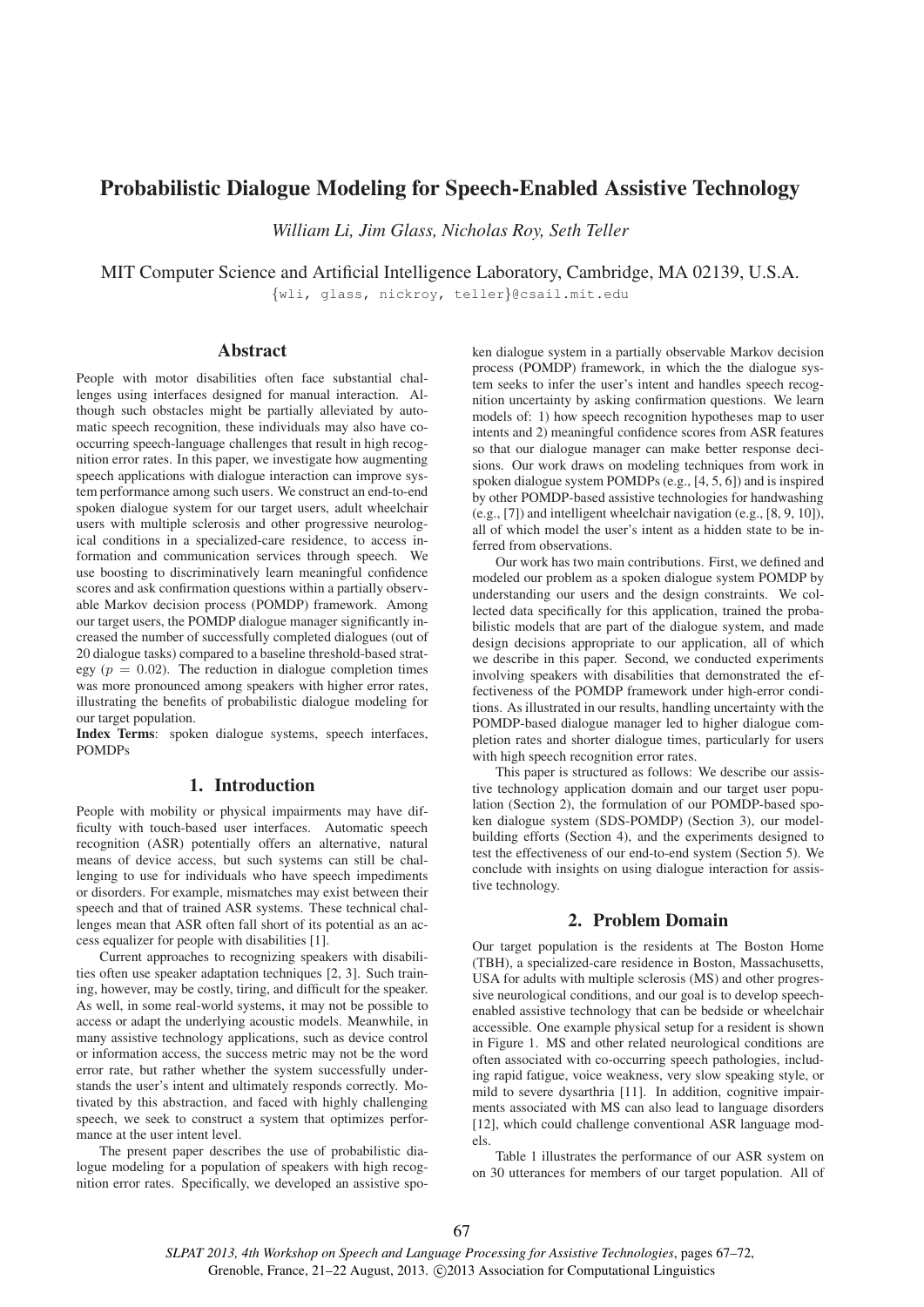

Figure 1: Example bedside setup of speech interface in resident room at TBH.

the utterances were processed by the MIT SUMMIT speech recognizer [13] using the same set of acoustic and language models. Our target users were seven adult residents at TBH (5 male, 2 female, ages 45 to 70), all of whom use wheelchairs and expressed an interest in using a speech recognition-based system. More precisely, our metric of interest is whether the speech recognition hypothesis maps to the user's intent — an utterance is labeled "correct" if its top hypothesis and its ground-truth label map to the same intent in our dialogue system. For example, if the utterance "what is monday's lunch menu" is hypothesized as "what is monday the lunch", this utterance would be marked as correct because both the hypothesis and the label correspond to the intent (lunch monday).

Table 1 also shows the performance of the speech recognizer for a control group of seven students (6 male, 1 female, ages 21 to 32) without speech impairments of any kind. The target and control users are not paired in any way; our main reason for showing the system performance with these control users is to provide a quantitative sense of how the speech of our target users is handled conventional ASR systems. In addition, by evaluating our system with both target and control users in our dialogue system, as we show in Section 5, we can compare the value of using dialogue among high- and low-error speakers.

Table 1: Concept error rates (30 utterances) for target and control populations

| Speaker   | Intent            | Speaker               | Intent     |
|-----------|-------------------|-----------------------|------------|
| (Target)  | <b>Error</b> Rate | (Control)             | Error Rate |
| target01  | 13.3%             | control01             | 3.3%       |
| target02  | 3.3%              | control02             | $10.0\%$   |
| target03  | 33.3%             | control <sub>03</sub> | 6.7%       |
| target04  | 56.7%             | control <sub>04</sub> | 13.3%      |
| target05  | 26.7%             | control <sub>05</sub> | 3.3%       |
| target06  | 9.4%              | control06             | 3.3%       |
| target07  | 6.6%              | control07             | $0.0\%$    |
| mean      | 21.4%             | mean                  | 7.5%       |
| std. dev. | 18.9%             | std. dev.             | 4.3%       |

Clearly, the target group of users has a much higher error rate, meaning that a system that simply parses the top hypothesis would be unusable for many target users. This research hypothesizes that dialog strategies that consider the uncertainty associated with user utterances can enable higher task completion rates, particularly for speakers with high speech recognition error rates. The system should handle ASR errors robustly, with the aim of deciphering the user's intent in order to respond appropriately.

## 3. Partially Observable Markov Decision Processes (POMDPs) for Spoken Dialog

Substantial research exists on modeling spoken dialogue as a partially observable Markov decision process (POMDP) [4, 5, 6]. Briefly, a POMDP is specified as a tuple Briefly, a POMDP is specified as a tuple  $\{S, A, Z, T, \Omega, R, \gamma\}$  and is a sequential decision model that handles uncertainty in the environment in a principled way. A POMDP spoken dialogue system (SDS-POMDP) treats speech recognition results as noisy observations of the user's intent: it encodes the user's intent as a hidden state,  $s \in S$ ; automatic speech recognition hypotheses as observations,  $z \in Z$ , of that state; and system responses as actions,  $a \in A$ . The transition model  $T = P(s'|s, a)$  gives the probability that the user's intent will change to  $s'$  given the previous intent  $s$  and the system action a; the observation model  $\Omega = P(z|s, a)$  describes the probability of ASR observation  $z$  for a given intent  $s$  and action  $a$ ; and  $R(s, a)$  specifies the immediate reward associated with each system action a and user intent s. The discount factor  $\gamma$ is a parameter ( $0 \leq \gamma \leq 1$ ) that weighs the value of future rewards to immediate rewards.

Bayesian filtering is used to infer a distribution over the user's state at each time step t from the history of actions and observations,  $p(s_t|a_{0:t}, z_{0:t})$  [14]. This distribution is usually referred to as the belief, b. The SDS-POMDP maintains the belief distribution, b, over the user's possible intents and chooses actions based on a policy,  $\Pi(b)$ , that maps every possible belief to an action, a, in order to maximize the expected discounted reward,  $\sum \gamma^{-t} R(s, a)$ . We describe the key elements of the SDS-POMDP in the context of the system that we developed for our experiments below.

#### 3.1. SDS-POMDP System Implementation

User Goals (States, S) and System Responses (Actions, A): When a user interacts with the dialogue manager, we assume that he or she has a goal,  $s \in S$ . The purpose of the dialogue manager is to choose an action,  $a \in A$ , that satisfies the user's goal. More precisely, the dialogue manager seeks to infer which goal the user is trying to achieve and take an appropriate action.

For our system, we identified the following areas of interest to residents at TBH:

- Time and date:
- Recreational activities schedules;
- Breakfast, lunch, and dinner menus;
- Making phone calls.

Our SDS-POMDP has 62 states, corresponding to each of the possible user goals. For example, (weather today) or (make phone call) are two different states.

The definition of the action space, A, follows from the set of states. For every state, there are two corresponding action: one that asks the user for confirmation, and the other "executes" that goal in the SDS-POMDP's user interface. For example, the state (weather today) has two corresponding actions: (confirm, (weather today))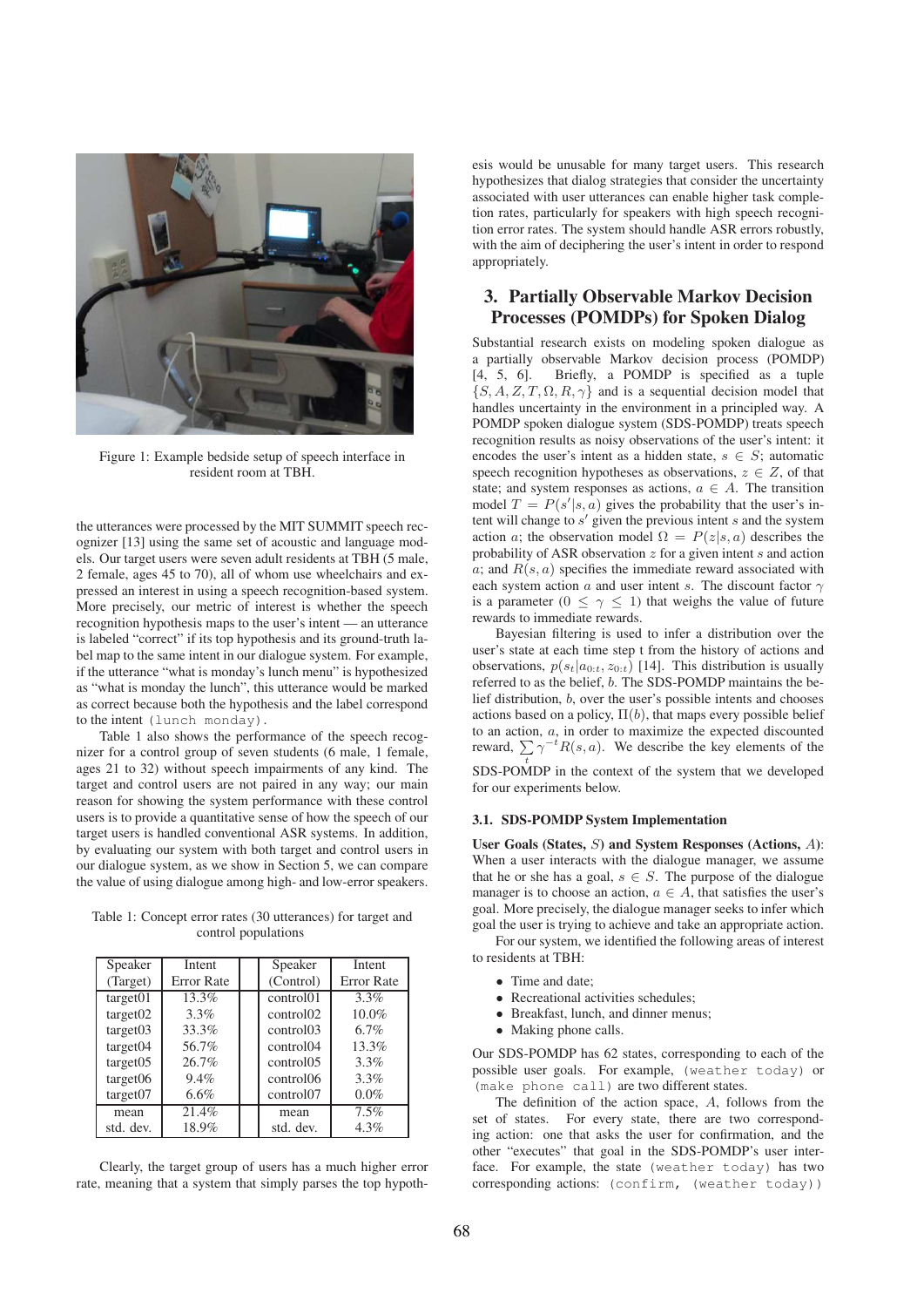and (show, (weather today)). In addition, the SDS-POMDP can greet the user or ask the user to repeat, for a set of 126 system actions.

ASR Outputs (Observations, Z): The SDS-POMDP uses the aforementioned MIT SUMMIT speech recognizer [13]. Each spoken utterance is processed into a ten-best list of hypotheses with acoustic and language model scores. We then extract keywords to deterministically map the top hypothesis into one of 65 concepts: observations corresponding to each of the 62 goals (such as ( weather today ) and (lunch monday)), a ( yes ) and ( no ) command, and a ( null ) command if there is no successful parse. Meanwhile, the text of the ten hypotheses for each utterance, along with the acoustic and language scores for each utterance computed by the speech recognizer, are used as features to assign a confidence score to the hypothesis, as detailed in Section 4. An observation  $z$  in the SDS-POMDP, therefore, consist of a discrete part,  $z_d$  (one of 65 possible parses) and a continuous confidence score,  $z_c$  (where  $0 \leq z_c \leq 1$ ).

**Observation Model** ( $\Omega$ ):  $\Omega = P(z|s, a)$  is our model, learned from data, of recognition hypotheses given the user's intent, s, and the system's response, a. As described above, our observations consist of a discrete  $(z_d)$  and a continuous  $(z_c)$ part, meaning that we need to learn the model  $P(z_d, z_c|s, a)$ . We factor the observation function into two parts as per Equation 1 using the chain rule:

$$
\Omega = P(z_d, z_c | s, a) = P(z_d | s, a) P(z_c | s, a, z_d)
$$
 (1)

The first term,  $P(z_d|s, a)$  is estimated from our labeled data using maximum likelihood; for each discrete observation  $z_d^*$ , the value  $P(z_d^*|s, a)$  is computed as follows:

$$
P(z_d^*|s, a) = \frac{c(z_d^*, s, a)}{\sum_{z_d} c(z_d, s, a)}
$$
(2)

Meanwhile, for the term  $P(z_c|s, a, z_d)$ , data sparsity makes it challenging to directly learn the model of confidence score for every  $(s, a, z_d)$ -triple. To mitigate this issue, we use an approximation similar to the one used by [15], where we learn two models: 1) the distribution of confidence scores when the utterance hypothesis is correct ( $P(z_c|\text{correct observation})$ ), and 2) the distribution of confidence scores when there is an error  $(P(z_c|incorrect\ observation))$ . The motivation for this approach is that correctly recognized utterances should have a different distribution of confidence scores than incorrectly recognized utterances. In addition, an equivalent statement to the observation being correct is that that  $z_d$  *corresponds to* s (denoted below as  $z_d \mapsto s$ ). As a result, for all possible user goals s and discrete observations  $z_d$ , we can approximate  $P(z_c|s, a, z_d)$  as follows:

$$
P(z_c|s, a, z_d) = \begin{cases} P(z_c|\text{correct observation}) & \text{if } z_d \mapsto s \\ P(z_c|\text{incorrect observation}) & \text{otherwise} \end{cases} \tag{3}
$$

We describe our efforts to learn the confidence score model from our data in Section 4. Figure 3 illustrates that, indeed, the distributions of  $P(z_c|\text{correct observation})$  and  $P(z_c|$ incorrect observation) are different in our dataset. These two models capture the insight that the confidence score contains information about whether the utterance has been correctly or incorrectly recognized. By assuming that the distribution of confidence scores for correct and incorrect observations are the same for every concept, our approach helps overcome data sparsity issues.

Transition Model, T: For our prototype system, our transition function  $T = P(s'|s, a)$  is simple: we assume that that the user's goal does not change over the course of a single dialog, meaning that the transition function equals 1 if  $s_{n+1} = s_n$  and 0 otherwise.

Reward Function, R: The reward function specifies a positive or negative reward for each state-action pair in the SDS-POMDP; as a result, it is described by as  $R(S, A)$ . We handcrafted a reward function that has positive rewards for "correct" actions (e.g. showing the user the weather if the user's goal was to know the weather), large negative rewards for "incorrect actions" (e.g. making a phone call if the user's goal was to know the lunch menu), and small negative rewards for informationgathering confirmation questions. The reward for confirmation questions that do not correspond to the user's goal is slightly more negative than for the "correct" confirmation question.

Belief Updates: Over the course of a dialog, our SDS-POMDP updates the belief distribution, b, from the observed hypothesis, the observed confidence score, and the transition function,  $T = P(s'|s, a)$ . At time step  $n+1$ , the SDS-POMDP uses these models and the prior belief,  $b_n$ , to compute  $b_{n+1}$ :

$$
b_{n+1}(s') \propto P(z_d|s',a)P(z_c|s',a,z_d) \sum_{s} P(s'|s,a) b_n(s)
$$
\n(4)

During runtime, the SDS-POMDP does not have access to the ground-truth label of the user's utterance. For each state  $s'$ , the terms  $P(z_a|s', a)$  and  $P(z_c|s', a, z_d)$  are chosen from the appropriate conditional probability distribution in Equations 2 and 3, respectively.

Computing the Policy, Π: The policy, which maps beliefs to actions, is computed offline from the specified models in the SDS-POMDP. Given how we incorporate the continuous confidence score  $z_c$  into the observation function  $\Omega$ , conventional methods of computing the POMDP policy are computationally expensive. We chose the QMDP approximation to compute the policy for the SDS-POMDP. While QMDP is a greedy heuristic, as opposed to an optimal POMDP solution, we hypothesized that it could produce an effective dialogue policy in our work. Specifically, the QMDP algorithm computes a function Q for each state-action pair,

$$
Q(s_i, a) = R(s_i, a) + \sum_{j=1}^{N} \hat{V}(s_i) P(s_j|s_i, a)
$$
 (5)

where  $\hat{V}$  is the converged value function of the SDS-POMDP's underlying Markov decision process (MDP) [16]. Then, for a belief state  $b = (p_1, p_2, ... p_N)$ , where  $p_i$  corresponds to the probability mass in state  $i$ , the policy is simply

$$
\Pi(b) = \underset{a}{\arg\max} \sum_{i=1}^{N} p_i Q(s_i, a)
$$
\n(6)

It is impractical to describe the policy's prescribed action for every possible  $b$  in our system, but a few representative belief points and corresponding actions are:

- 1. if  $b$  is uniform, then the dialogue system asks the user to repeat;
- 2. if b has very high probability in one state,  $s^*$ , and the remainder of the probability mass is uniformly distributed in the other states, then the dialogue system takes the terminal action corresponding to that state;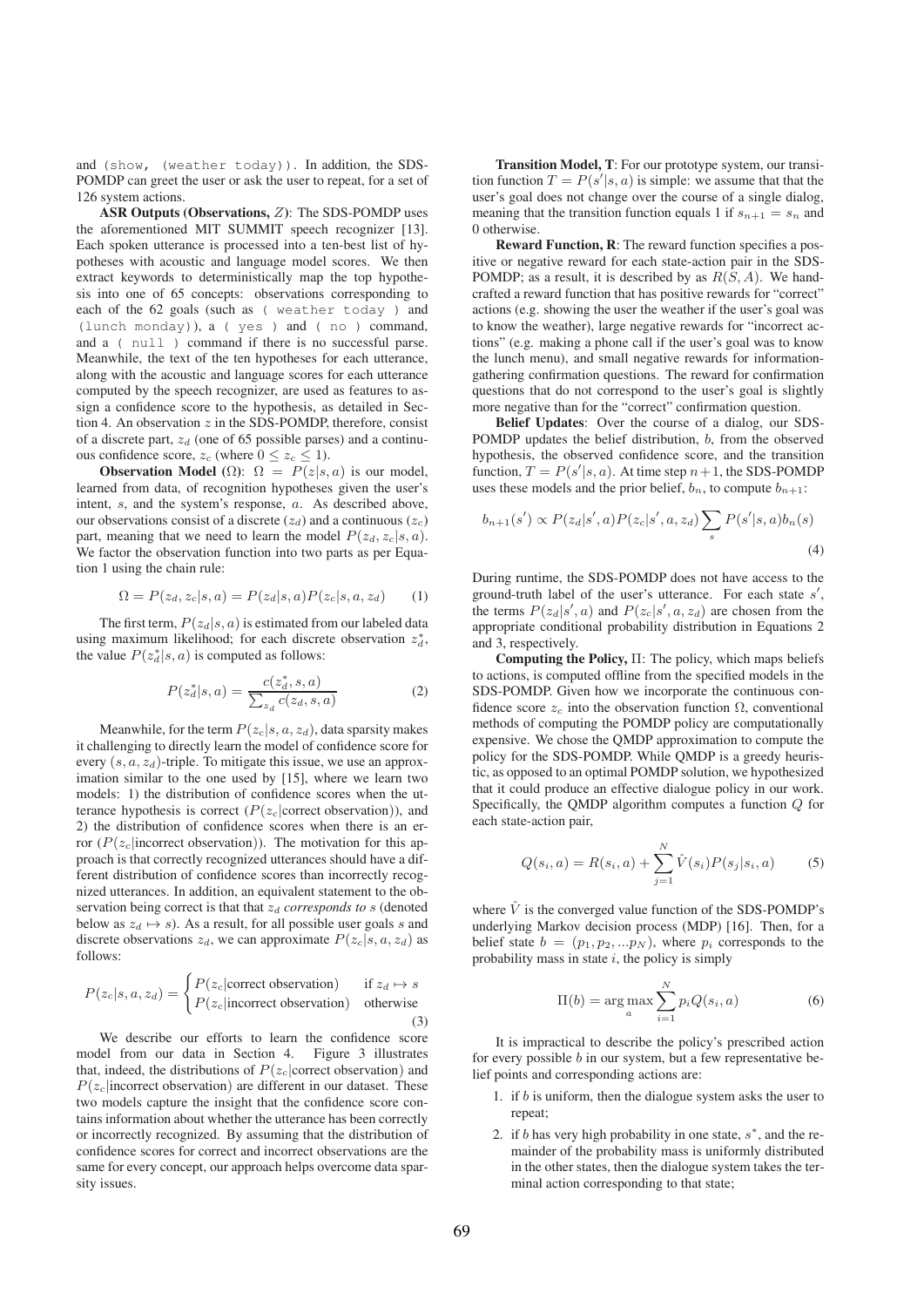3. between situations 1 and 2, i.e. if the probability mass in  $s^*$  is not high enough for the system to perform the terminal action, then it will ask a confirmation question corresponding to  $s^*$ .

User Interface: Finally, the user interface for the SDS-POMDP is presented to the user on a netbook computer. In our current implementation, the speech recognizer is run locally. A screenshot of the interface is shown in Figure 2.

| <b>TBH Resident Interface</b><br>$-  X$ |  |       |          |  |
|-----------------------------------------|--|-------|----------|--|
| Mon, Apr 16, 2012, 10:52 AM             |  | Awake | Voice On |  |
| <b>Phone Available</b>                  |  |       |          |  |
| You asked about today's activities.     |  |       |          |  |
| Today's activity schedule:              |  |       |          |  |
| 09:30am: Coffee and News                |  |       |          |  |
| 01:00pm: 2nd Floor Store                |  |       |          |  |
| 01:45pm Movie                           |  |       |          |  |
| 03:00pm: Bridge.                        |  |       |          |  |
|                                         |  |       |          |  |

Figure 2: Graphical user interface of assistive spoken dialogue system, with indicators of time, system state ("Awake"), and speech synthesizer state ("Voice On").

## 4. Model Training and Confidence Scoring

Data Collection: A total of 2701 utterances were collected and manually transcribed from volunteers in our research lab and at TBH. Participants were prompted with possible goals and asked to speak a natural-language command corresponding to the goal, prefaced by an activation keyword like "chair" or "wheelchair." Because our target population has difficulty using buttons or other physical access devices, a speech-activity detector based on the measured spectral power of the audio signal was used instead of a push-to-talk activation method typical in many speech applications. This corpus of utterances was used to estimate the discrete and continuous parts of the observation model Ω, as summarized in Equations 2 and 3.

Learning the Confidence Score: To learn the confidence score,  $z_c$ , each of the 2701 utterances was labeled as "correct" (+1) if the parse of the top hypothesis matched the parse of the transcription and "incorrect" (−1) otherwise. We then extracted features from each utterance's 10-best list and trained a classifier on 90% of the utterances using AdaBoost [17]. At each iteration, AdaBoost chooses a feature with the lowest weighted error, and re-weighs training data points by assigning more weight to misclassified examples; some of the features that it selected are shown in Table 2. Using this weighted set of features, the classification error rate on a held-out test set (10% of the utterances) was 6.9%.

Next, we fit a logistic regression curve to AdaBoost's weighted sum of features to interpret the AdaBoost classifier's result as a confidence score. The resulting distribution of confidence scores for correctly and incorrectly recognized utterances is shown in Figure 3. For a given confidence score  $z_c$ , we can compute the necessary quantities in Equation 3 from these two histograms. These two distributions reveal that the confidence score contains important information about whether the ob-

Table 2: Features selected by AdaBoost classifier

| Feature        | Examples                                 |  |
|----------------|------------------------------------------|--|
|                |                                          |  |
| Category       |                                          |  |
| Concept-       | parse success; category of concept       |  |
| level          |                                          |  |
| ASR scores     | acoustic, language, and total model      |  |
|                | scores; difference between top score     |  |
|                | and second-highest hypothesis score      |  |
| Word-/         | fraction of stop words; presence of mul- |  |
| sentence-      | tiple concepts; presence of highly mis-  |  |
| level          | recognized words or often merged/split   |  |
|                | word pairs                               |  |
| $n$ -best list | concept entropy of n-best list; frac-    |  |
|                | tion of total acoustic or language model |  |
|                | scores                                   |  |

served concept is correct or incorrect. During the belief update step of the SDS-POMDP, we draw from the "correct observation" distribution for the state corresponding to the observation concept and from the "incorrect observation" distribution for all other states. For example, the hypothesis (lunch, today) paired with a high confidence score could shift the belief distribution sharply toward the corresponding (lunch, today) state; in contrast, a low confidence score could actually cause the probability mass to shift away to other states.



Figure 3: Distribution of confidence scores for correct  $(P(z_c|\text{correct observation}))$  *(left)* and incorrect (P(zc|incorrect observation)) *(right)* utterances.

### 5. SDS-POMDP Experiments

#### 5.1. Experimental Design

We conducted a within-subjects study that compared our SDS-POMDP dialogue manager to a baseline threshold-based dialogue manager. In the SDS-POMDP, each dialogue began with a uniform distribution over states, the belief was updated according to Equation 4, and the system response was selected using the learned policy. In the threshold-based model, the confidence threshold was set at 0.75, where the system would ask the user to repeat if the threshold was not achieved.

The 14 individuals listed in Table 1 (seven "target" users and seven "control" users) participated in our experiments, which consisted of a single session for each user. In the session, the user was required to complete 40 dialogues. The 40 dialogues consisted of 20 goals, each presented once with the SDS-POMDP and once with the threshold-based dialogues manager. We randomized the ordering of the dialogues so that either the POMDP or baseline dialogue manager would be presented for a particular goal first. In addition, the same goal did not appear in consecutive dialogue tasks. Users were not told which dialogue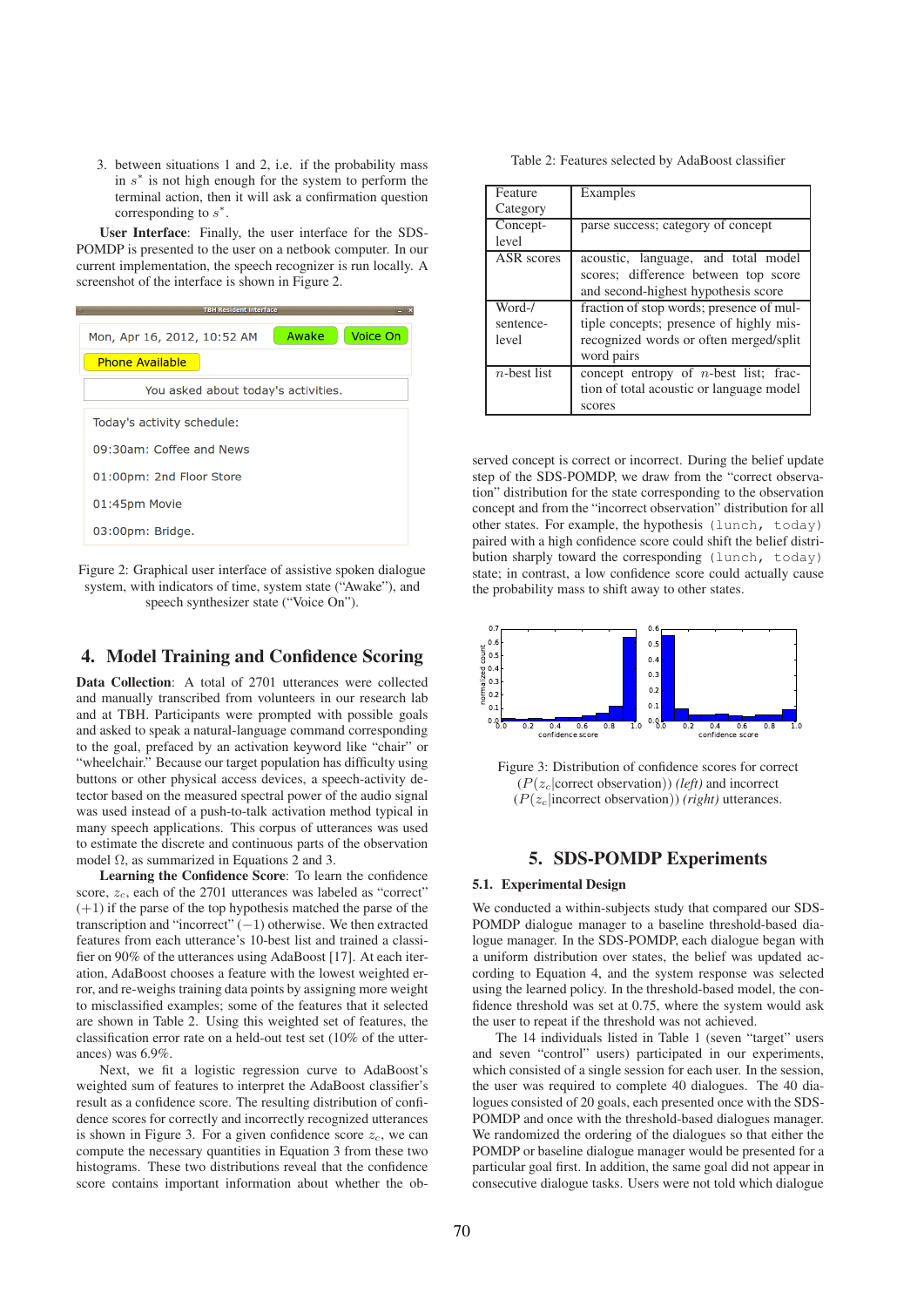manager was in operation for a given task.

Although a threshold-based, memory-less baseline dialogue manager is simple, we chose it as our point of comparison because it represents the current approach used by many existing speech-enabled assistive technologies. Such a system could potentially have advantages over the SDS-POMDP; for instance, there is no risk that belief probability mass would accumulate in incorrect states and require the user to speak additional utterances to correct errors. Meanwhile, it might have been useful to try to learn a optimal threshold, conduct experiments with different threshold-based dialogue managers, or evaluate the POMDP-based system with dialogue management strategies. However, because 40 dialogues already took substantial effort for some of our target users to complete, we did not perform these additional points of comparison.

Each of the dialogue tasks was presented with a text prompt on our graphical user interface, similar to the one shown in Figure 2. Our evaluation metrics were 1) the total number of dialogues (out of 20) completed within 60 seconds and 2) the total duration of the dialog, from the start of the user's first utterance until the system executed the correct response.

#### 5.2. Results

All seven control users were able to complete all 20 dialogues successfully within 60 seconds. In contrast, as shown in Table 3, the seven target users completed an average of 17.4 out of 20 dialogues successfully with the SDS-POMDP and 13.1 with the threshold-based dialogue manager. A one-way repeatedmeasures ANOVA indicates a significant effect of the SDS-POMDP on the number of dialogues completed within sixty seconds  $(F(1,6)=10.23, p = .02)$ , compared to the thresholdbased model.

Table 3: Number of completed dialogues by target population users by dialogue manager

| User                 | $SDS-POMDP(20)$ | Threshold (/20) |
|----------------------|-----------------|-----------------|
| target01             | 18              | 13              |
| target02             | 17              | 16              |
| target03             | 20              | 20              |
| target <sub>04</sub> | 19              | 18              |
| target05             | 13              | 5               |
| target06             | 18              | 10              |
| target <sub>07</sub> | 17              | 10              |
| average              | $17.4 \pm 0.9$  | $13.1 \pm 0.9$  |

In terms of dialogue completion times, the performance of the threshold-based and POMDP-based dialogue managers for all 14 participants is shown in Figure 4. In the case of unsuccessful dialogues, we assume that the total time elapsed was 60 seconds to compute the values in Figure 4.

## 6. Discussion

#### 6.1. Analysis of Results

The results in Table 3 show that the target population users benefited considerably from the POMDP-based dialogue manager. In general, this improvement was due to users being able to achieve the dialogue goal after a few low-confidence utterances in the SDS-POMDP; in contrast, they were unable to generate a correct utterance above the confidence threshold in the required time.

Figure 4 illustrates that the largest improvements, in terms



Figure 4: Dialog durations for POMDP- and threshold-based dialogue systems for control (c01-c07) and target (t01-t07) users. Error bars show standard error of the mean.

of time saved, were among users with the highest completion times with the baseline system. These users were able to complete dialogues in less time using the SDS-POMDP. This trend underscores the benefit of probabilistic dialog management in handling noisy speech recognition inputs: the SDS-POMDP performs just as well as simpler, threshold-based methods for speakers with low ASR error rates (*i.e.* the control participants), but as the uncertainty increases among users with more ASR errors, the SDS-POMDP becomes superior.

The key advantage of the SDS-POMDP over the baseline was that it acquired information about the user's intent from every utterance. The top recognition hypothesis and the confidence score updated the SDS-POMDP's belief. In cases where there was a speech recognition error, it was likely that some probability mass was allocated to the user's actual goal. As well, utterances with speech recognition errors were more likely to have lower confidence scores, resulting in less "peaked" updates to the belief. This behavior meant that probability mass was not incorrectly allocated to the goal corresponding to the incorrect hypothesis. For these reasons, over the course of multiple dialogues, the SDS-POMDP's belief update operation made it superior to the threshold-based dialogue manager.

### 7. Conclusion

This paper offers empirical evidence that probabilistic dialog modeling, particularly the use of confidence scoring and confirmation questions in a POMDP framework, could enhance the effectiveness of spoken dialogue systems among users with high ASR error rates. By asking confirmation questions, a system can become more confident about taking the right action or avoid taking incorrect actions. Such methods could be useful for deploying speech-enabled assistive technology among users with challenging speech characteristics or in other situations where error-prone speech recognition is expected.

### 8. Acknowledgments

We thank Don Fredette and Alexander Burnham for their advice and guidance at The Boston Home.

### 9. References

[1] V. Young and A. Mihailidis, "Difficulties in automatic speech recognition of dysarthric speakers and implications for speech